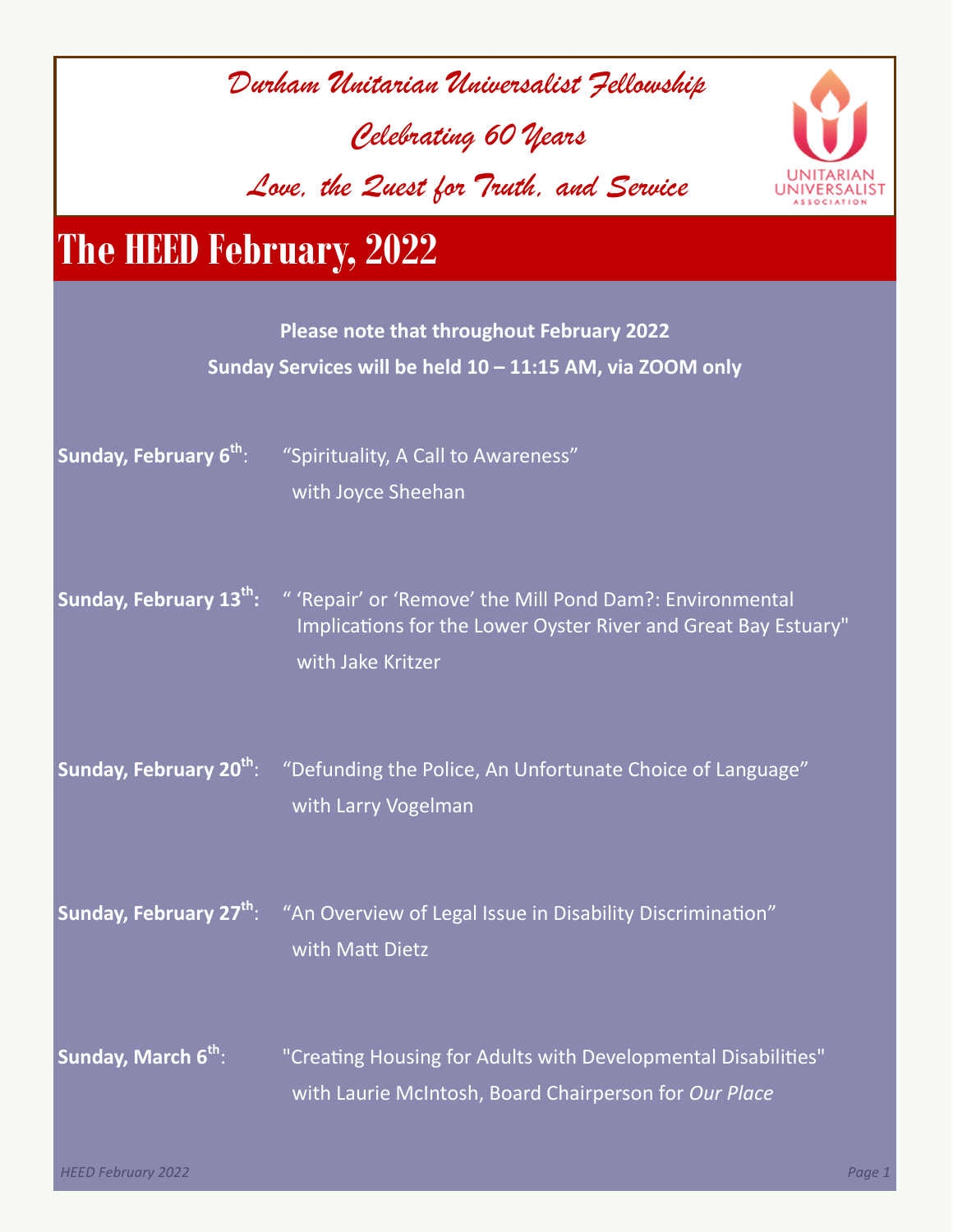# **February 2022 Program Schedule Details**

**Sunday, February 6th**: "Spirituality, A Call to Awareness" with Joyce Sheehan

A look at Spirituality as a process of exploring the possibilities for an encounter with Reality.

In accordance with:

UU 3rd Principle: Acceptance of one another and encouragement to spiritual growth in our congregations.

UU 4th Principle: A free and responsible search for truth and meaning.

**Sunday, February 13<sup>th</sup>:** " 'Repair' or 'Remove' the Mill Pond Dam?: Environmental Implications for the Lower Oyster River and Great Bay Estuary" with Jake Kritzer

Removing the Durham's Mill Pond Dam and restoring the lower Oyster River could be the most significant environmental action that our town can take. Natural resource management agencies, conservation organizations, sport fishing associations, and environmental science experts overwhelmingly endorse dam removal as the best way to ensure healthy waterways. Yet the local debate surrounding this issue appears somewhat murky and mired in misinformation. Jake will describe the major environmental benefits of dam removal, and discuss how to mitigate the legitimate costs and concerns.

**Sunday, February 20th** : "Defunding the Police, An Unfortunate Choice of Language" with Larry Vogelman

Larry will describe issues raised during police encounters with the mentally ill, including what works and what doesn't work. He will also discuss some of the possible sources of problematic encounters including police discrimination, inadequate training and/or limited resources.

**Sunday, February 27th** : "An Overview of Legal Issue in Disability Discrimination" with Matt Dietz

Attorney Matt Dietz is the Litigation Director of The Disability Independence Group and a prominent warrior on behalf of people with disabilities. He will discuss disability discrimination and what can be done to stand up for our brothers and sisters with disabilities.

**Sunday, March 6th** : "Creating Housing for Adults with Developmental Disabilities" with Laurie McIntosh, Board Chairperson for *Our Place*.

Laurie will discuss the joys and challenges of raising two children with disabilities and helping them to become as independent as possible., She will describe the rationale behind the creation of *Our Place,* a nonprofit whose mission is to create housing for adults with developmental disabilities.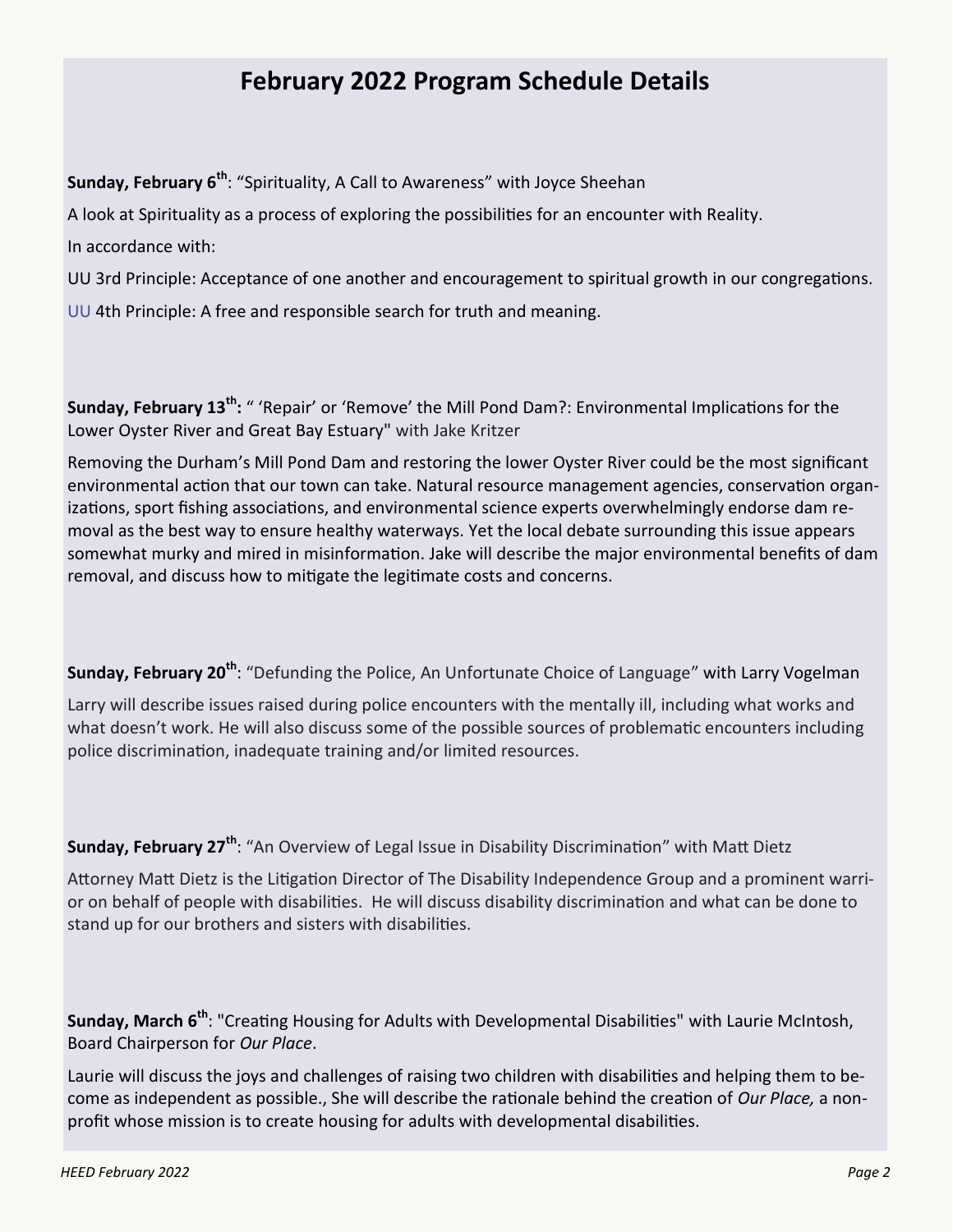# **President's Message: Join Us Online**

DUUF's Sunday services, conducted for now via Zoom, are thoughtfully organized, engaging. and surprisingly familiar with interesting topics and speakers and time for sharing our questions and thoughts. Attendance has been hovering at about 25. There's room for more. Join us. The Zoom link is distributed to members and friends via e-mail in advance of each service. If you receive this newsletter, you will also receive a weekly message with the link. Click and join; we'd love to "see" you.

# **From the Social Committee**

Social Committee hopes that we will be able to get together for a Covid-safe, temperature -safe, snow and ice-safe walk in March. As I write, it's a beautiful, blue sky day and the snow looks great outside our windows. The temperature is supposed to moderate and I have faith that it will be fine in March. I hope I'm right.

—Carol for the Committee

Yours, John Macri

# **DUUF February Poetry Challenge**

On February 1<sup>st,</sup> a group of DUUFers will begin a month-long exercise in "Poetry Reading as a Spiritual Practice." Participants in our DUUF February Poetry Challenge have committed to reading their chosen poem each day during the month of February, while noticing (and perhaps recording) the effects of this reading and re-reading.

Our February Poetry Challenge was inspired by a NYT article "Rereading Poems" by Elliott Holt. Holt described her own daily poem reading practice and its effects as follows: " *. Repetition [leads] to revelation: Every day, I noticed new things in the text. By the end of the month, I knew the poem by heart . . . rereading the same poem forces me to slow down, to hone my observations*."

In a larger sense, this challenge is related to our *Creative Engagement as Spiritual Practice* thematic focus, as its goal is to guide participants to experience the arts or creative endeavors in a deeper, more enriching manner. Evidence suggests that engaging in practices of sustained concentration, enables readers to find deeper meaning, and provides them with new insight into the surrounding world. Re-reading poems, according to Holt, *" . . . cultivates a deeper kind of attention, one that pushes past facile understanding to intimacy with the work. It's the kind of intuitive, multidimensional concentration you need to draw a perfect circle or write a poem . . .*"

Because we suspect that all of us might benefit from reading more poetry, we will be sharing the reflections and insights of our Poetry Challenge participants at our Sunday, March 20<sup>th</sup> service (we'll also share which poems were read). We look forward to our poetry reading and to sharing our insights and our poems with others.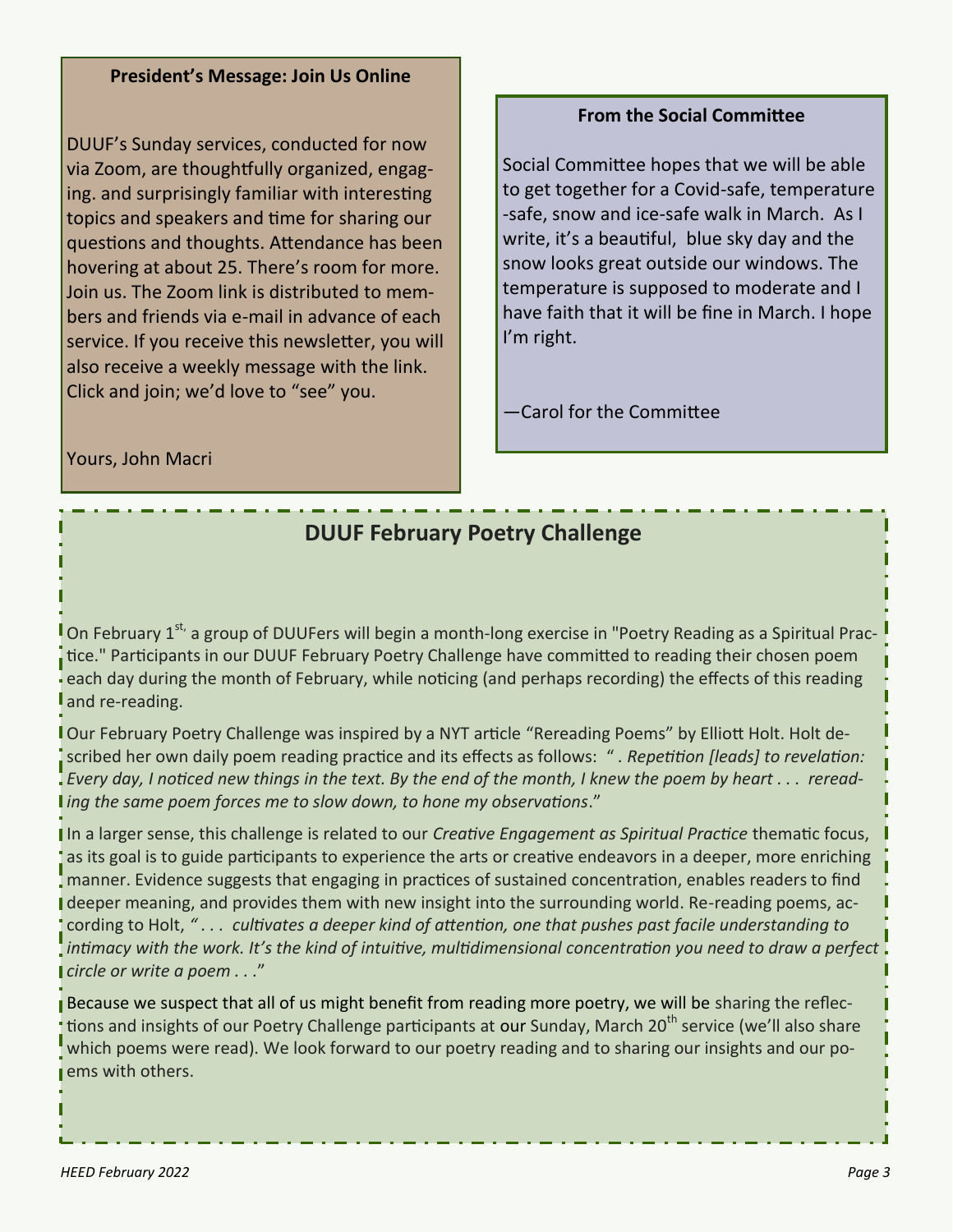# **Social Action February 2022**

#### **History of DUUF Social Action and current opportunities**

**Thanks to Deb for a great service on January 23rd about DUUF social action past and present, including an inspiring story of DUUF member Cici who supported a struggling Cambodian refugee family in the 1980's.**

**Mike Fleming pointed out a group called UU Action NH. If people want to get involved with this group, contact Tristan Husby at [tristan@uuactionnh.org.](mailto:tristan@uuactionnh.org) or visit the website <https://www.uuactionnh.org/>**

**Raelene Shipee-Rice suggested that there are many bills pending in the NH Legislature on critical topics such as abortion and vaccinations that we might want to weigh in on. It was suggested that the HEED would be a great place to share information about upcoming legislation of interest. Everyone is invited to make such contributions to the HEED!**

#### **Local Afghan Family**

**Michael O'Sullivan let us know about efforts to support an Afghan family that has resettled in Portsmouth. They are a family of six: two parents and four children aged 2-11. You can learn a bit more from this Portsmouth Herald story:**

**https://www.seacoastonline.com/story/news/local/2022/01/17/volunteers-prepare-portsmouth-nhhome-resettlement-afghanistan-refugees/9191661002/**

**Fortunately, there is a significant support system in place and several ways to contribute. The local efforts are supported by Ascentria Care Alliance (focused on supporting individuals facing challenges in NE) and Neighborhood Support Teams (focused on resettling Afghan refugees). You can find more about these groups at these web sites**

**<https://www.welcomenst.us/home>**

**<https://www.ascentria.org/>**

**To see what services are being provided the family, and to sign up to volunteer, go to this Google Doc**

**[https://docs.google.com/document/d/1xCXT](https://docs.google.com/document/d/1xCXT-K1-U23G_21Pb7jaQmRtHG0RM9QR/edit)-K1-U23G\_21Pb7jaQmRtHG0RM9QR/edit. Many of the slots are already taken, but several are still open. There is a huge variety of needs, you might find a place where you have a relevant skill set** 

*(continued on next page)*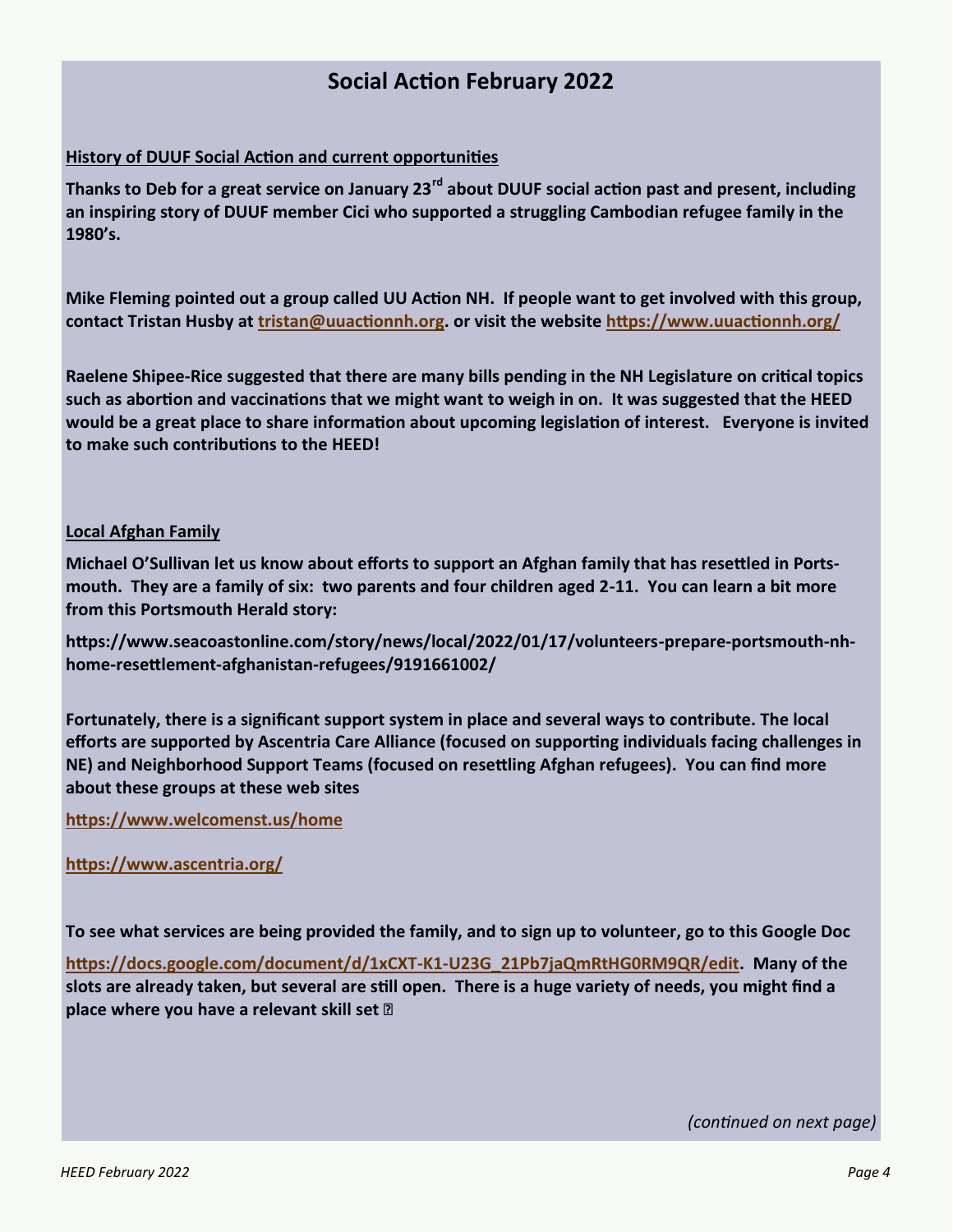*(continued from previous page)*

**Afghan Resettlement Bi-weekly Briefing - How Can You Help? Invitation from Department of Homeland Security - Operation Allies Welcome Thursday, February 3, 2022 Thursday, February 17, 2022 1pm-2pm Eastern**

**Dial in to join: +1 202-516-6093,42563685# United States, Washington DC**

**Phone Conference ID: 425 636 85#** 

**The Department of Homeland Security Operation Allies Welcome Unified Coordination Group is hosting a bi-weekly call with interagency partners to provide an overview of the resettlement process and the opportunities available to assist. This briefing is open to all those with an interest in helping our Afghan allies resettle. Subject-matter experts from across the U.S. government as well as private sector and nonprofit partners will participate to share information and answer questions about how to support the resettlement of Afghan refugees.**

**You may submit questions in advance by emailing DHS Impact: dhsimpact@hq.dhs.gov by the Wednesday preceding each call at Noon Eastern. Please add "Afghan Resettlement Bi-weekly Briefing" in the subject line.**

## **Seacoast Family Promise Question**

**Just a reminder that we continue to support Seacoast Family promise by providing meals about six times a year. If you'd like to be on the meal provider list, just let me know. They always welcome financial contributions as well, and contributions of used vehicles – lack of transportation often leads to loss of job and homelessness.**

**I attend the Volunteer Coordinator meetings for Seacoast Family Promise. We talk about everything from death, NH housing crises, backed up toilets, and how there is too much salad dressing on hand. In this context, the question Pati (the Director) asked us was not too strange: do we know who has been kind enough to send a monthly donation of Tide pods and feminine hygiene products from Amazon to the Day Center? If it is you, know that your gift is deeply appreciated, and they'd request a change to liquid detergent, as the Tide pods get gummy. (They would love it if you identified yourself so they could thank you!)**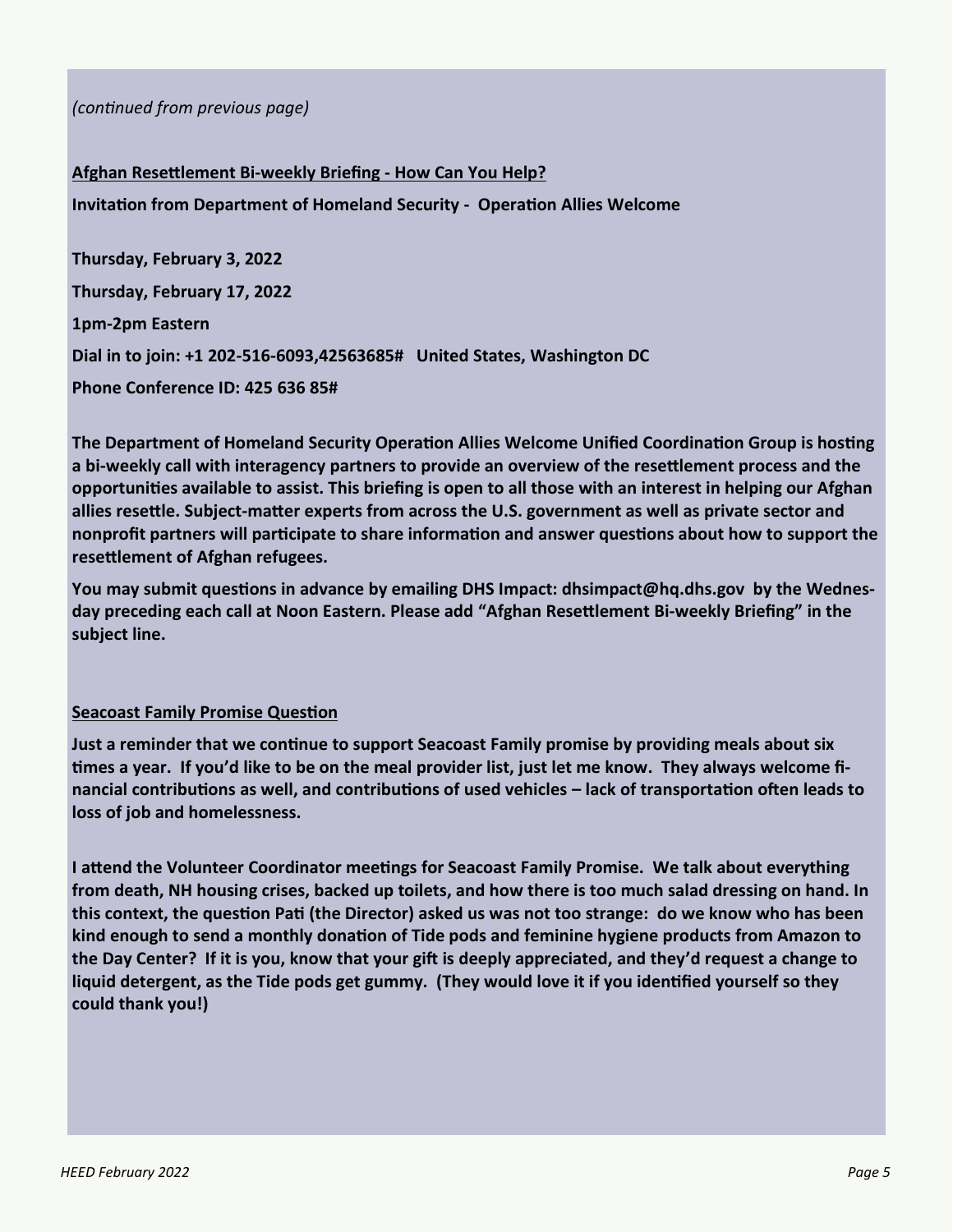#### *Beyond Our Walls* Thomas Pistole, Denominational Affairs

Since consolidation of the Unitarians and Universalists in 1961, our faith community has supported the concept of congregational polity. That means that individual congregations are free to conduct virtually all of their business independent of a larger body. For our Fellowship, that responsibility lies with the Board. Indeed, it may seem as though we are an entirely independent entity. We are, however, a part of a larger body, officially named the Unitarian Universalist Association of Congregations or UUA. Although much of what we do as members and friends of the Fellowship focuses on the Fellowship itself, it is important to at least acknowledge the collective activities of the association of congregations of which we are a part. Additionally, UU congregations often combine forces with other faith groups to enhance and enrich our own efforts. Below is information about activities "beyond our walls." Whether or not you decide to become involved is your choice; still, it is good to know possibilities are available.

#### *I. Martin Luther King, Jr. Celebration.*

Last month the Dover Area Religious Leaders Association (DARLA) hosted a virtual celebration. The event was recorded and edited, and is available for viewing. I have provided a listing of specific portions of this program. Link: <https://public.3.basecamp.com/p/rYX3J4chRoy2yqkrx9ySnzAd>

#### **"What stories are we telling about Race to Our Children and Ourselves?**

Welcome & Introduction "Change Sings" by Amanda Gorman A Reflection from Jan Santosuosso, Educator - Natl. Assoc. of Educators (NH) A Reflection from the Legislative Perspective - Maggie Fogarty, American Friends Service Committee, NH Program Director A Refection from Nadine Petty, Diversity Office, UNH Alicia Robinson - NAACP Saturday School Project

#### *II. New Hampshire State government and politics*

At a recent Sunday program, we talked about political activities at the state level and what we might do either individually or collectively to express our thoughts about them. The resources listed below give you a variety of options. I acknowledge the efforts of Maggie Fogarty (see her affiliation above) for providing this listing.

Find all bills and find contact information for all state senators, representatives, committees at the General court website: <http://www.gencourt.state.nh.us/>

Sign in remotely to support/oppose a House bill: [http://www.gencourt.state.nh.us/house/committees/](http://www.gencourt.state.nh.us/house/committees/remotetestimony/default.aspx) [remotetestimony/default.aspx](http://www.gencourt.state.nh.us/house/committees/remotetestimony/default.aspx)

Sign in remotely to support/oppose a Senate bill[:http://www.gencourt.state.nh.us/remotecommittee/senate.aspx](http://www.gencourt.state.nh.us/remotecommittee/senate.aspx)

Watch video recordings of House committee hearings: [https://www.youtube.com/channel/](https://www.youtube.com/channel/UCxqjz56akoWRL_5vyaQDtvQ) [UCxqjz56akoWRL\\_5vyaQDtvQ](https://www.youtube.com/channel/UCxqjz56akoWRL_5vyaQDtvQ)

Watch video recordings of Senate committee hearings: [https://www.youtube.com/channel/UCjBZdtrjRnQdmg](https://www.youtube.com/channel/UCjBZdtrjRnQdmg-2MPMiWrA)-[2MPMiWrA](https://www.youtube.com/channel/UCjBZdtrjRnQdmg-2MPMiWrA)

House Education Committee – [HouseEducationCommittee@leg.state.nh.us](mailto:HouseEducationCommittee@leg.state.nh.us)

Subscribe to AFSC's State House Watch: [https://www.afsc.org/ea/concord](https://www.afsc.org/ea/concord-nh-sign-form?submit=Subscribe)-nh-sign-form?submit=Subscribe

Reaching Higher NH: [https://reachinghighernh.org/2022/01/10/7](https://reachinghighernh.org/2022/01/10/7-key-ed-policy-trends-to-watch-in-2022/)-key-ed-policy-trends-to-watch-in-2022/

*(continued on next page)*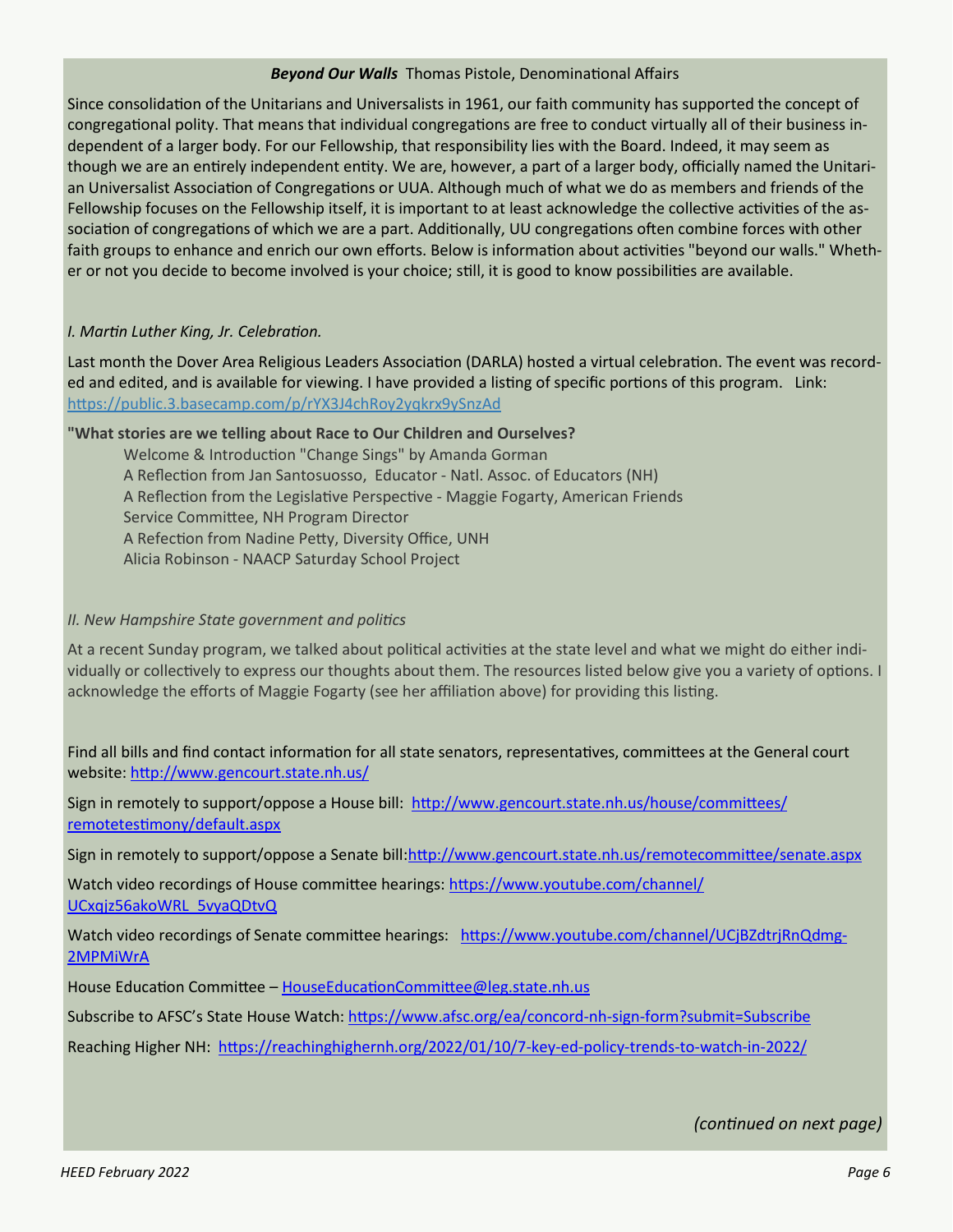### *(continued from previous page)*

### *III. New England Region*

UU congregations in the United States are geographically grouped into six regions; we belong to the New England Region. Each region is staffed with individuals who provide support for member congregations. This includes offering workshops on a variety of topics. The next major workshop, scheduled to be offered virtually on Saturday, March 5, is entitled "From Reactivity to Resilience: Doing Our Inner Work in Congregations." According to the flyer, participants will (i) consider some of the common ways people in our congregations respond to reactivity and activation; (ii) examine additional possibilities for response that are creative, compassionate, and aligned with UU values, theology, and principles; and (iii) interrogate some of the ways power, privilege, marginalization, and other complexities of identity inform and shape both our capacity for resilience and our ability to support each other. For more information go to the website newengland@uua.org or contact me.

### *IV. General Assembly 2022*

General Assembly is the annual gathering of UUs from throughout the country and beyond, for conducting business of the Association, for connecting with other UUs, and for engaging in workshops, forums, and other gatherings. This year it will be multiplatform: onsite in Portland, OR, and virtually. It will occur June 22-26 and more specific information will be available later. If you would like to know more about GA, please contact me.

## *V. An Unexpected Connection*

As you may know, our recent Sunday speaker Michael Ferber, UNH Professor Emeritus, was one of the Boston Five, a group involved in a dramatic protest against the war in Vietnam. I was aware of this and of two of the other members of this group, Dr. Benjamin Spock and Rev. William Sloane Coffin. When I heard the name Marcus Raskin, a little spark lit up in my head. After the service, I went online to confirm my suspicion. Marcus Raskin was the father of Jamie Raskin, current Member of Congress from Maryland, head of the House committee for the second impeachment trial of the former president, and current member of the Jan 6 committee. I am currently reading Jamie Raskin's book *Unthinkable. Trauma, Truth, and the Trials of American Democracy*. Tommy Raskin, Jamie's 25-year-old son who died in December 2000, was clearly following in his father's and grandfather's footsteps.